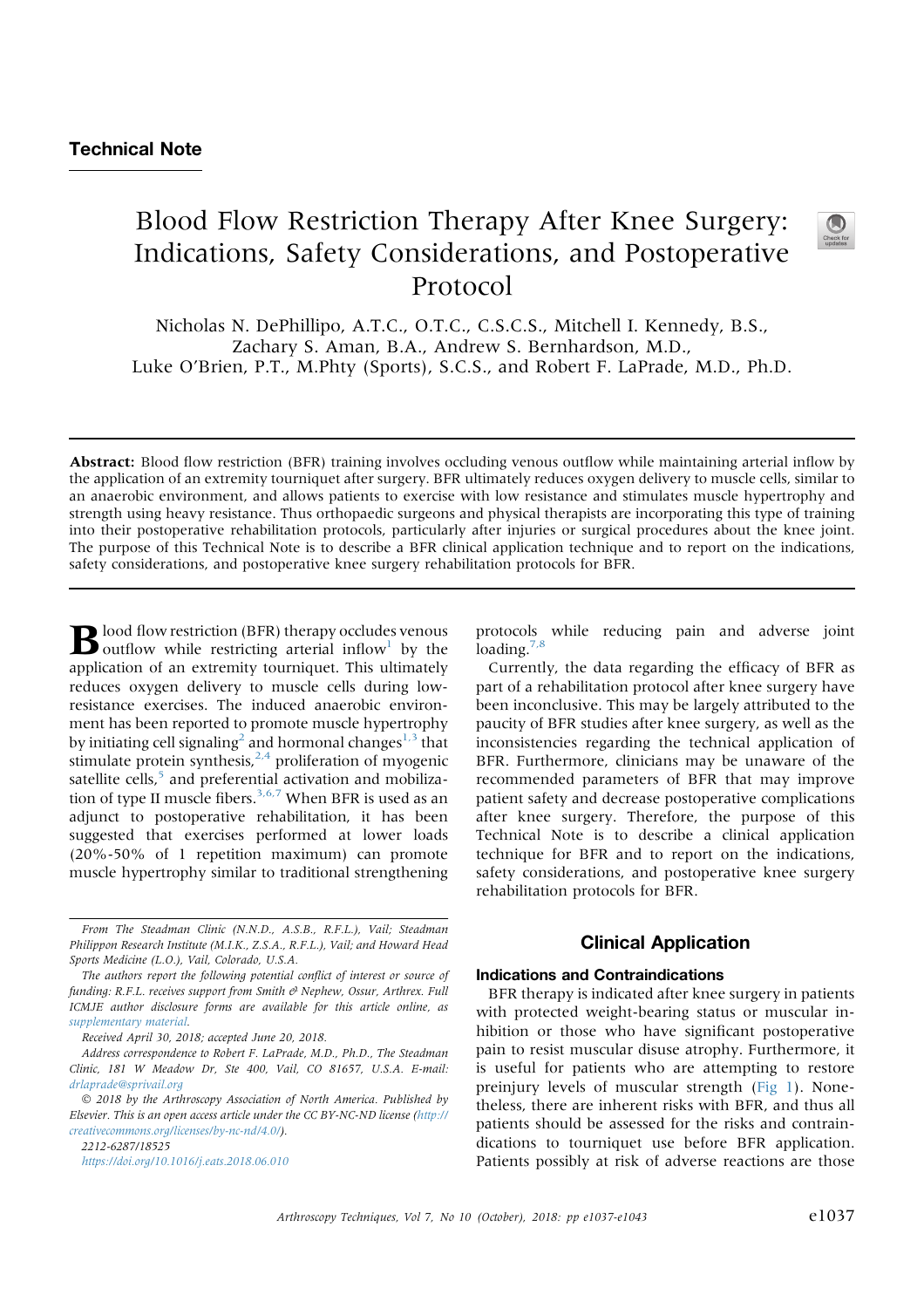

Fig 1. Blood flow restriction (BFR) therapy application. (A) Delfi Personalized Tourniquet System for BFR with pneumatic cuff (third-generation tourniquet). (B) Application of BFR during quadriceps activation exercise after arthroscopic knee surgery.

with poor circulatory systems, obesity, diabetes, arterial calcification, sickle cell trait, severe hypertension, or renal compromise.<sup>9</sup> Potential contraindications to consider are venous thromboembolism, peripheral vascular compromise, sickle cell anemia, extremity infection, lymphadenectomy, cancer or tumor, or medications known to increase clotting risk.<sup>9</sup> However, this is not an exhaustive list of patients at an increased risk of complications during BFR use, and it is recommended that all patients be prescreened before application of BFR.

#### Safety Considerations

It is estimated that modern pneumatic tourniquets (i.e., third-generation systems) are used in more than 1 million surgical cases per year.<sup>10</sup> More recent advancements in tourniquet systems allow for patient personalization and thus improve patient safety with tourniquet use (Fig 1). By using third-generation pneumatic tourniquets, the risk of tourniquet complications is very low, ranging from  $0.04\%$  to  $0.8\%$ .<sup>11,12</sup> However, tourniquet use has inherent risks, which include nerve injury, skin injury, increased pain, chemical burns, temperature changes, prolonged postoperative swelling, prolonged ischemia, and arterial injury. $9,10$  The underlying causes of these complications include high cuff pressures, narrow cuff widths, high pressure gradients under the tourniquet, and long durations of tourniquet use. $10,13$  Features such as automatically measuring the minimum pressure required for limb occlusion and recommendations of a personalized minimum pressure needed for limb occlusion allow for the reduction of the aforementioned risks.<sup>10,13</sup> Crenshaw et al. $^{14}$  showed that the wider the cuff, the lower the pressure required for occluding circulation (e.g., for an 18-cm-wide cuff, approximately 140 mm Hg was needed to occlude blood flow, whereas a 4.5-cm-wide cuff required  $>360$  mm Hg of pressure). In comparison, Estebe et al.<sup>15</sup> found that a narrow cuff  $(7 \text{ cm})$  caused significantly more pain after reaching arterial occlusion compared with a wide cuff (14 cm). Therefore, selective use of pneumatic, wide, and contoured tourniquet cuffs can reduce tourniquet pressure levels and the applied pressure gradients.

Despite the increased risk of a postoperative deep venous thrombosis (DVT) in orthopaedic extremity surgery, use of a pneumatic tourniquet does not appear to be an independent risk factor and tourniquet deflation is instead associated with antithrombolytic factors. $10$  In fact, it is well established that acute bouts of tourniquet use have fibrinolytic potential.<sup>16-18</sup> Furthermore, resistance exercise has been shown to stimulate the fibrinolytic system.<sup>19</sup> To date, BFR studies have not found potential markers of thrombus formation when specifically evaluated. Madarame et al.<sup>20</sup> found no increase in markers of thrombin generation or intravascular clot formation after BFR with exercise. Likewise, Clark et al. $^{21}$  did not show any changes in the fibrinogen, D-dimer, or C-reactive protein level acutely after 1 bout or after 4 weeks of BFR and high-intensity interval training. In addition, they found that the level of tissue plasminogen activator (a fibrinolytic protein) was significantly increased after BFR and high-intensity interval training. Therefore, these previous findings indicated that BFR therapy may have the potential to actually help prevent a blood clot or decrease the risk of DVT by activating proteins that are involved in the breakdown of blood clots.

#### Postoperative Rehabilitation Protocols

In our clinical experience, BFR is used after knee surgery for 2 primary reasons: (1) resisting muscle atrophy and (2) building muscle strength. Patients in whom BFR is prescribed for purposes of resisting atrophy include those with restrictive weight-bearing considerations and are usually in the acute and subacute healing phases after knee surgery. Patients in whom BFR is prescribed for building muscle strength include those who are fully weight bearing and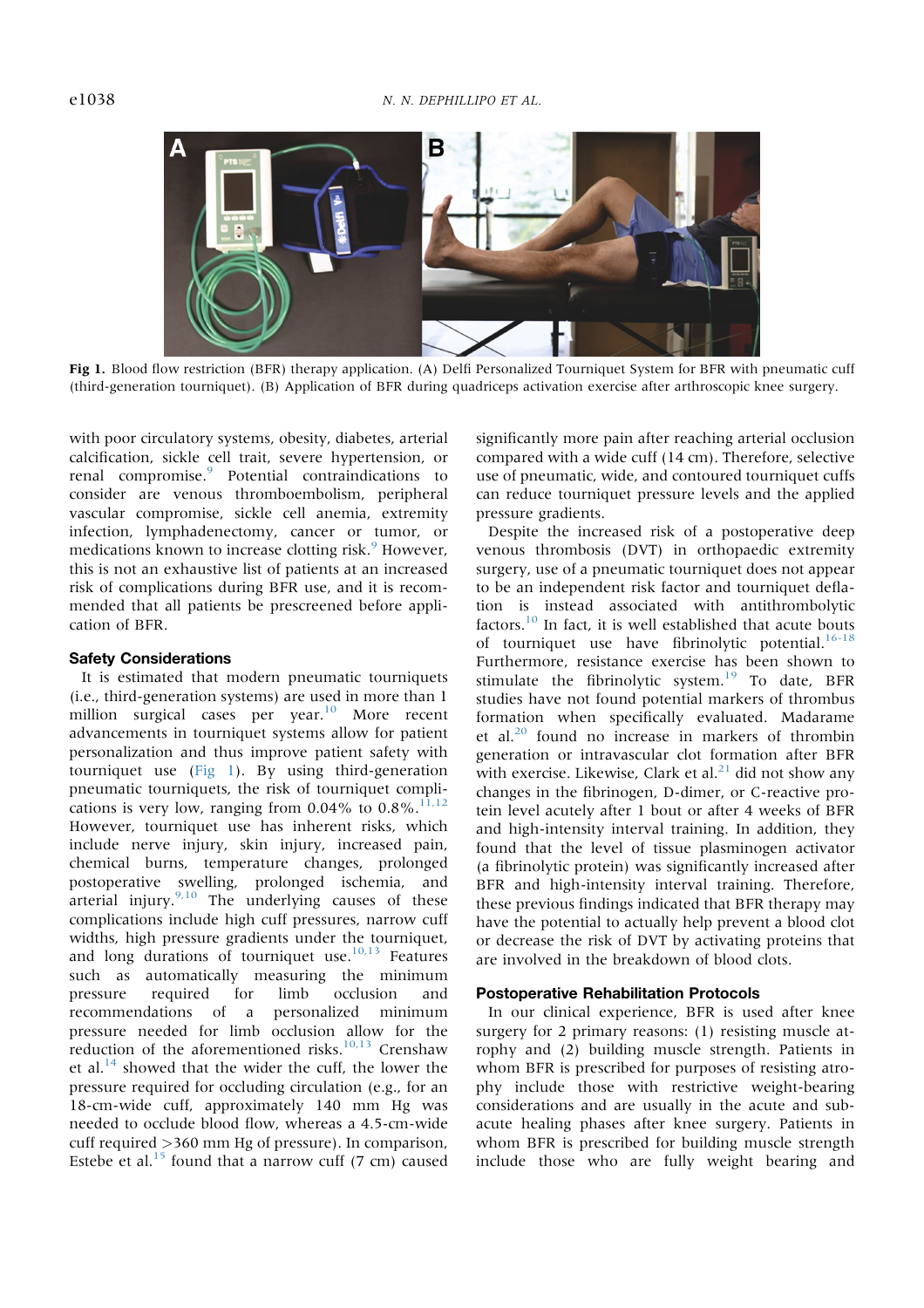|                                        |                                                            |           | Table 1. Summary of Current Reported Postoperative Rehabilitation Protocols After Knee Surgery for BFR Therapy |                                                       |                                 |                                                                                              |                     |                                     |                 |
|----------------------------------------|------------------------------------------------------------|-----------|----------------------------------------------------------------------------------------------------------------|-------------------------------------------------------|---------------------------------|----------------------------------------------------------------------------------------------|---------------------|-------------------------------------|-----------------|
| Authors                                | Start of BFR Training No. of                               |           |                                                                                                                | Intensity (Sets x                                     |                                 |                                                                                              | Occlusion           |                                     | Duration of BFR |
| (Year)                                 | Postoperatively                                            | Exercises | Exercises                                                                                                      | Repetitions)                                          | Frequency                       | Occlusion Time                                                                               | Pressure            | Cuff Width                          | Treatment       |
| Iversen et al. <sup>22</sup><br>(2016) | d<br>2 d                                                   |           | Isometric quadriceps<br>terminal knee<br>contractions,<br>extensions,                                          | $5 \times 20$                                         | consecutive                     | $2 \times$ per day, 5 min of occlusion, 130-180 mm Hg<br>followed by 3 min<br>of reperfusion |                     | $14 \text{ cm}$                     | $2$ wk          |
| Ohta et al. $^{23}$<br>(2003)          | $2$ wk                                                     |           | hip abduction, hip<br>straight-leg raises<br>Straight-leg raises,<br>adduction, half                           | $1-3 \times 20-60$                                    | $1 \times$ per day,<br>$6$ d/wk | E                                                                                            | 180 mm Hg           | XR                                  | $16$ wk         |
|                                        |                                                            |           | knee flexion with<br>squats, step-ups,<br>elastic tubing,<br>knee-bending                                      |                                                       |                                 |                                                                                              |                     |                                     |                 |
| Takarada et al. <sup>1</sup><br>(2000) | d<br>O                                                     | NA        | walking<br>$\overline{M}$                                                                                      | $5 \times 5$ min                                      | consecutive                     | followed by 3 min<br>$2 \times$ per day, 5 min of occlusion,<br>of reperfusion               | 200-260 mm Hg       | $9 \text{ cm}$                      | $2$ wk          |
| Tennent et al. $^{24}$<br>(2017)       | $2$ wk                                                     |           | oresses<br>Leg presses, leg<br>extensions,<br>reverse                                                          | $4 \times 30$ , 15, 15, 1 $\times$ per day,<br>and 15 | 4 d/wk                          | period and 1 min<br>5-min occlusion<br>of reperfusion                                        | 80% of total<br>LOP | Same width used<br>for all patients | $3$ wk          |
|                                        | BFR, blood flow restriction; LOP, limb occlusion pressure; |           |                                                                                                                | NA, not applicable; NR, not reported                  |                                 |                                                                                              |                     |                                     |                 |



Fig 2. The components of blood flow restriction (BFR) consist of a personalized tourniquet system (A), which tailors the personalized tourniquet pressure to each patient after determination of the limb occlusion pressure, and a contoured tourniquet cuff (B), which is available in 3 different lengths (length use is dependent on patient thigh size). These components are then connected by a hose assembly. \* indicates the contoured strap of the personalized tourniquet.

are usually in the remodeling phase of healing postoperatively. Table 1 provides a summary of the current reported postoperative rehabilitation protocols after knee surgery for BFR therapy.

BFR components consist of a personalized tourniquet system and a tourniquet cuff, which are connected by a hose assembly (Fig 2, Video 1). Before use, the BFR system should be inspected to verify cleanliness and examine for defects such as cracks or holes in the tubing that can cause leakage or malfunctioning. Next, one should test the tourniquet instrumentation including the BFR cuff and connecting tubing to ensure it is working properly. The tourniquet cuff should be

 $\mathbf{A}$ 

米Delfi yu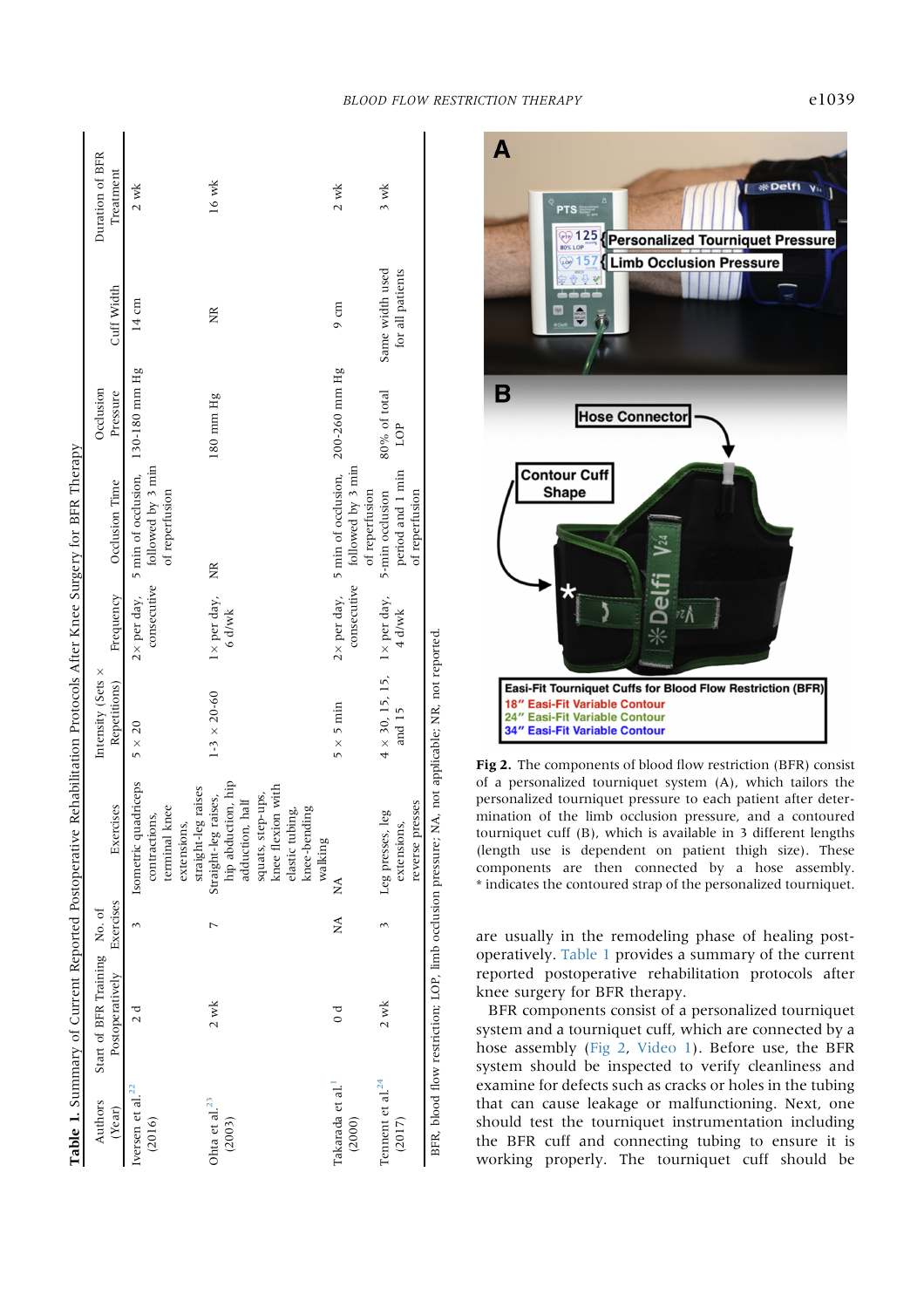|  |  |  | Table 2. BFR Training Postoperative Protocols |  |
|--|--|--|-----------------------------------------------|--|
|--|--|--|-----------------------------------------------|--|

| Protocol | Frequency Duration | Pressure                                                                              | Intensity     | Rest Period | Volume             | <b>Exercise Progression</b>                                                                                                                           |
|----------|--------------------|---------------------------------------------------------------------------------------|---------------|-------------|--------------------|-------------------------------------------------------------------------------------------------------------------------------------------------------|
| atrophy  |                    | of total LOP                                                                          | minimal to no | inflated    | and 15 repetitions | Resisting muscle 3-6 d/wk 6-12 wk Personalized, 80% Body weight with 15-30 s with cuff 4 sets of 30, 15, 15, Resisted weight-bearing<br>exercise when |
|          |                    |                                                                                       | resistance    |             |                    | treatment focus is<br>muscle strength                                                                                                                 |
| strength |                    | Building muscle 3-6 d/wk 6-12 wk Personalized, 80% $\leq$ 30% of 1 RM<br>of total LOP |               | inflated    | and 15 repetitions | 30-45 s with cuff 4 sets of 30, 15, 15. Discontinue BFR when<br>treatment focus is<br>muscle power                                                    |

NOTE. Resisting muscle atrophy is desired for patients who have weight-bearing restrictions and are in the acute or subacute phase of healing. Building muscle strength involves patients who are fully weight bearing and are usually in the remodeling phase of healing postoperatively. BFR, blood flow restriction; LOP, limb occlusion pressure; RM, repetition maximum.

applied to the most proximal portion of the upper thigh and secured tightly; one should avoid placing the cuff too close to the knee joint, which can be associated with a potentially increased risk of direct nerve compression and injury. $^{25}$  A protective sleeve should be used between the cuff and skin to protect against wrinkling, pinching, or shearing of the skin and soft tissues. The cuff port connector should always be placed on the lateral aspect of the limb to avoid hose kinking or undue pressure on the superficial nerves. Last, when using a third-generation pneumatic system with builtin Doppler ultrasound (e.g., Delfi Personalized Tourniquet System; Delfi Medical), one should determine the limb occlusion pressure (LOP) before exercise. The recommended percentage of total LOP is 80% and should be calibrated with the patient lying completely supine and being instructed to remain as still as possible during this automatic calculation. Table 2 outlines our prescribed exercise protocols for BFR after knee surgery.

BFR is prescribed after knee surgery for either resisting the effects of disuse atrophy or building strength to restore muscle to preinjury levels (Fig 3). During the early phases of healing, body-weight exercises are prescribed with minimal to no resistance. Because there is minimal tissue damage associated with using low- or no-load strengthening, treatment can focus on the same muscle groups for multiple days in a row. Exercises focus on low-load activities such as quadriceps sets, terminal knee extensions, or spinning on a stationary bike for body weight-restrictive patients. Body-weight closed kinetic chain exercises are prescribed for patients who are ambulating with full weight bearing. The exercise volume, including the number of sets and repetitions, should focus on building muscle endurance, using a high number of repetitions and short rest periods between sets. Rest periods should be altered as needed if the patient is missing his or her target sets and/or repetitions. A 2-second concentric contraction followed by a 2-second eccentric contraction is performed to stimulate a metabolic



Fig 3. The immediate postoperative condition of non-weight-bearing protocols should be maintained while using blood flow restriction (BFR), having the patient engage in low-load activities (A) strictly consisting of muscle contractions. Patients may later progress to body-weight closed kinetic chain exercises (B) when advanced to weight-bearing protocols and further to low-resistance exercises (C) once postoperative restrictions are reduced.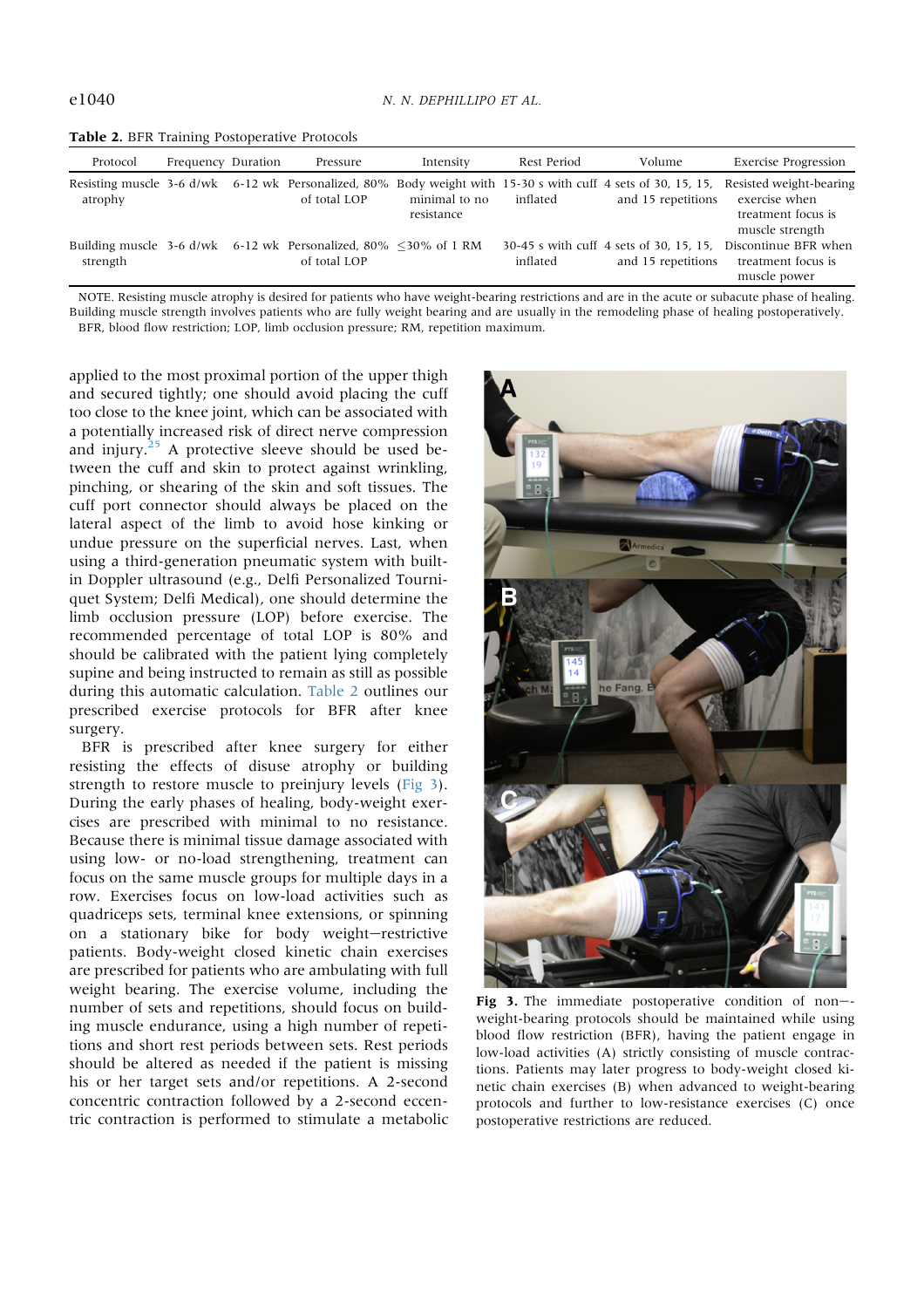#### Table 3. Pearls and Pitfalls

| Pearls                                                                                                                                                                                  | Pitfalls                                                                                                                                           |
|-----------------------------------------------------------------------------------------------------------------------------------------------------------------------------------------|----------------------------------------------------------------------------------------------------------------------------------------------------|
| For the sake of limb protection, the tourniquet cuff should be<br>applied to the most proximal portion of the thigh.                                                                    | An inability to occlude blood flow to the trunk musculature<br>may occur, which may limit proximal gains such as<br>strength to the hip abductors. |
| Wider tourniquet cuffs should be used to reduce potential<br>complications including increased pain.                                                                                    | Narrow cuffs may increase complications such as increased<br>pain after use.                                                                       |
| The tourniquet pressure should be patient specific and based<br>on total limb occlusion pressure, with 80% recommended<br>for lower-extremity tourniquet use.                           | High pressure gradients may cause complications such as<br>nerve injury and limb ischemia.                                                         |
| Limb occlusion pressure should always be tested supine with<br>the patient as still as possible.                                                                                        | Third-generation tourniquet systems are expensive.                                                                                                 |
| The patient should perform 4 sets of 30, 15, 15, and 15<br>repetitions with a 30-s rest between sets and a 2-s<br>concentric and 2-s eccentric contraction for a metabolic<br>response. |                                                                                                                                                    |
| The rest period should be manipulated first if the patient is<br>missing his or her target.                                                                                             |                                                                                                                                                    |

response. The reported key point to achieve a metabolic response is to achieve high volumes with light loads. Exercise progression for patients in this phase should strive for sufficient muscular endurance with no weight-bearing restrictions; when appropriate, patients may progress to resisted weight-bearing exercises and transition to a muscular-strength treatment focus (Table 3).

For patients in the later phases of healing who are fully weight bearing with fewer postoperative restrictions, low-resistance exercises are used, with a volume of 30% of 1 repetition maximum or less. If daily BFR is performed, the muscle groups should be alternated for each daily session (i.e., quadriceps then hamstrings). Low-load weight-bearing or resisted exercises such as leg presses, dead lifts, or lunges are prescribed. The exercise volume, including the number of sets and repetitions, should focus on building muscle strength with moderate to high repetitions and slightly longer rest periods. Once sufficient strength and hypertrophy gains have been made, the clinician can discontinue BFR use for the development of muscular power (Table 4).

#### **Discussion**

The most important finding of this report is that BFR after knee surgery may be a viable modality to incorporate into the postoperative rehabilitation protocol for patients who require extra assistance in resisting muscle atrophy or building muscle strength. BFR seems to be safe to incorporate after knee surgery, with no reported increased risk of DVT. However, there is a lack of consistency and standardization regarding BFR protocols for postoperative knee rehabilitation, so definitive programs cannot be determined. Nonetheless, BFR training may be beneficial to incorporate into postoperative rehabilitation plans after arthroscopic knee surgery to help counter the adverse effects associated with muscular atrophy.

We believe that the preferred postoperative knee BFR exercise regimens may be patient specific depending on the surgical procedure and postoperative limitations. Currently, the literature lacks consistency regarding postoperative BFR protocols after knee surgery. Exercise intensity has been described either by a specific repetition range<sup>22-24</sup> or for a prolonged duration.<sup>1</sup> The most consistent exercises reported are knee extensions, leg presses, straight-leg raises, and reverse lunges; however, no evidence exists regarding the preferred exercise regimen. The reported exercise frequency with BFR also varies greatly, with reports of 1 session per day<sup>23,24</sup> to 2 sessions per day,<sup>1,22</sup> anywhere from 4 to 7 days per week. $1,22-24$  We theorize that the specific exercise protocol used may be less important than the exercise parameters implemented to bring about a state of anabolic metabolism.

Occlusion pressure and cuff width are 2 variables that have been reported to influence patient outcomes during administration of BFR.<sup>24,26</sup> Loenneke et al.<sup>26</sup> reported that wide BFR cuffs restrict arterial blood flow at a lower pressure than narrow BFR cuffs, and restrictive cuff pressures of high magnitude

Table 4. Advantages and Disadvantages

| Advantages                                                          | Disadvantages                                    |
|---------------------------------------------------------------------|--------------------------------------------------|
| Can increase muscular strength with low resistance after surgically | May yield only short-term improvements (2-16 wk) |
| related knee procedures                                             |                                                  |
| Can counteract muscle atrophy after knee surgery                    | Can cause inadvertent increase in muscular pain  |
| Can begin immediately after knee surgery                            | May cause prolonged swelling postoperatively     |
|                                                                     |                                                  |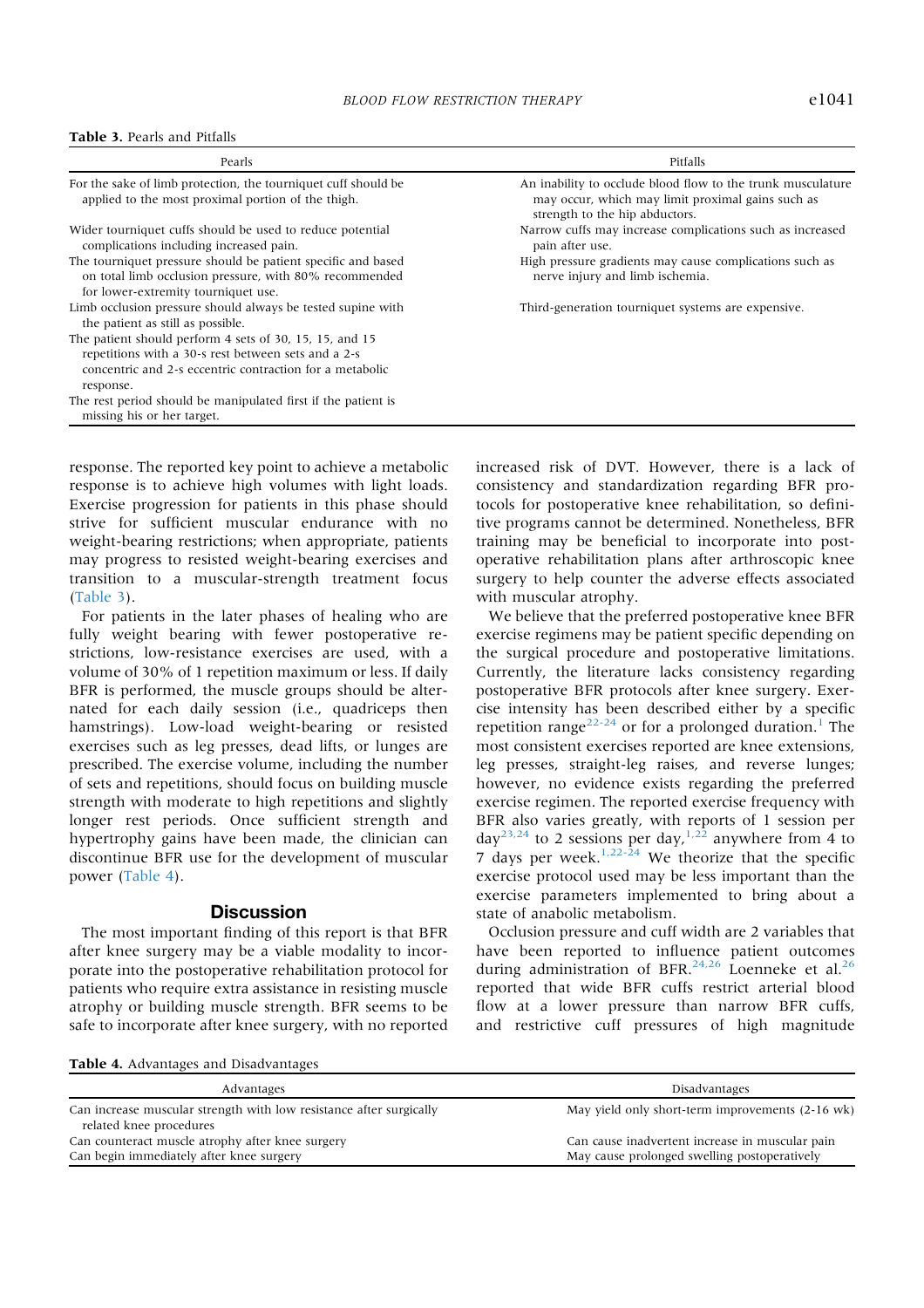(160-240 mm Hg) may cause complete ischemia in some individuals depending on the limb size. They recommended obtaining an arterial occlusion measurement at rest and using a percentage of that measurement for the prescribed BFR pressure that is patient specific. Only 1 study in the current literature has reported an occlusion pressure based on the patient's specific total LOP when investigating BFR after knee surgery.<sup>24</sup>

The timing of the initiation of BFR postoperatively has been reported to range from immediately after surgery  $(\text{day } 0)^1$  to 2 weeks after surgery,  $2^{3,24}$  with no complications or adverse effects (e.g., DVT) reported. Thus BFR appears to be a safe therapy intervention used postoperatively after arthroscopic knee surgery, with no reported increased risk of DVT development, and can begin immediately after knee surgery. However, the duration of BFR treatment postoperatively varies greatly in the literature, with a range of 2 weeks<sup>1,22</sup> to 16 weeks.<sup>23</sup> Ohta et al.<sup>23</sup> conducted a Level I randomized controlled trial and reported significant increases in thigh muscle cross-sectional area after a 16-week BFR intervention. Three other studies that used BFR after knee surgery reported prescribing interventions for 2- or 3-week periods<sup>1,22,24</sup>; however, muscle atrophy still occurred when compared with baseline measurements. Thus BFR training for less than 3 weeks does not seem to completely eliminate muscle atrophy postoperatively. However, 2 of these studies reported significant reductions in the extent of muscle atrophy after knee surgery compared with matched controls,  $1,24$  whereas 1 study reported no difference in the amount of muscle atrophy. $^{2}$ 

The current literature indicates that BFR is a safe intervention that may improve muscle strength and atrophy after knee surgery compared with traditional therapy. However, the improvements are shown in the short term (2-16 weeks) only, with a paucity of literature overall. There is also inconsistency regarding postoperative knee rehabilitation protocols that have used BFR. However, there appears to be clinical evidence suggesting that BFR training for less than 2 weeks is not sufficient for increasing muscle strength and/or size. Postoperative knee surgery protocols should incorporate patient-specific pressures and avoid generalized and/or predetermined pressures. Future research is needed to evaluate the efficacy of BFR regarding delayed muscle atrophy, particularly in patients who are non-weight bearing after knee surgery.

#### References

1. Takarada Y, Takazawa H, Ishii N. Applications of vascular occlusion diminish disuse atrophy of knee extensor muscles. Med Sci Sports Exerc 2000;32:2035-2039.

- 2. Gundermann DM, Walker DK, Reidy PT, et al. Activation of mTORC1 signaling and protein synthesis in human muscle following blood flow restriction exercise is inhibited by rapamycin. Am J Physiol Endocrinol Metab 2014;306:E1198-E1204.
- 3. Loenneke JP, Fahs CA, Wilson JM, Bemben MG. Blood flow restriction: The metabolite/volume threshold theory. Med Hypotheses 2011;77:748-752.
- 4. Fry CS, Rasmussen BB. Skeletal muscle protein balance and metabolism in the elderly. Curr Aging Sci 2011;4: 260-268.
- 5. Nielsen JL, Aagaard P, Bech RD, et al. Proliferation of myogenic stem cells in human skeletal muscle in response to low-load resistance training with blood flow restriction. J Physiol 2012;590:4351-4361.
- 6. Moritani T, Sherman WM, Shibata M, Matsumoto T, Shinohara M. Oxygen availability and motor unit activity in humans. Eur J Appl Physiol Occup Physiol 1992;64:552-556.
- 7. Wernbom M, Augustsson J, Raastad T. Ischemic strength training: A low-load alternative to heavy resistance exercise? Scand J Med Sci Sports 2008;18:401-416.
- 8. Yasuda T, Ogasawara R, Sakamaki M, Ozaki H, Sato Y, Abe T. Combined effects of low-intensity blood flow restriction training and high-intensity resistance training on muscle strength and size. Eur J Appl Physiol 2011;111: 2525-2533.
- 9. Association of Operating Room Nurses. Recommended practices for use of the pneumatic tourniquet in the preoperative practice setting. In: Preoperative standards and recommended practices for inpatient and ambulatory settings. Denver, CO: AORN Inc, 2014;183-208.
- 10. Noordin S, McEwen JA, Kragh JF Jr, Eisen A, Masri BA. Surgical tourniquets in orthopaedics. J Bone Joint Surg Am 2009;91:2958-2967.
- 11. Odinsson A, Finsen V. Tourniquet use and its complications in Norway. J Bone Joint Surg Br 2006;88:1090-1092.
- 12. Kalla TP, Younger A, McEwen JA, Inkpen K. Survey of tourniquet use in podiatric surgery. J Foot Ankle Surg 2003;42:68-76.
- 13. Loenneke JP, Wilson JM, Wilson GJ, Pujol TJ, Bemben MG. Potential safety issues with blood flow restriction training. Scand J Med Sci Sports 2011;21: 510-518.
- 14. Crenshaw AG, Hargens AR, Gershuni DH, Rydevik B. Wide tourniquet cuffs more effective at lower inflation pressures. Acta Orthop Scand 1988;59:447-451.
- 15. Estebe JP, Le Naoures A, Chemaly L, Ecoffey C. Tourniquet pain in a volunteer study: Effect of changes in cuff width and pressure. Anaesthesia 2000;55:21-26.
- 16. Robertson BR, Pandolfi M, Nilsson IM. "Fibrinolytic capacity" in healthy volunteers as estimated from effect of venous occlusion of arms. Acta Chir Scand 1972;138: 429-436.
- 17. Shaper AG, Marsh NA, Patel I, Kater F. Response of fibrinolytic activity to venous occlusion. Br Med J 1975;3: 571-573.
- 18. Stegnar M, Pentek M. Fibrinolytic response to venous occlusion in healthy subjects: Relationship to age, gender, body weight, blood lipids and insulin. Thromb Res 1993;69: 81-92.